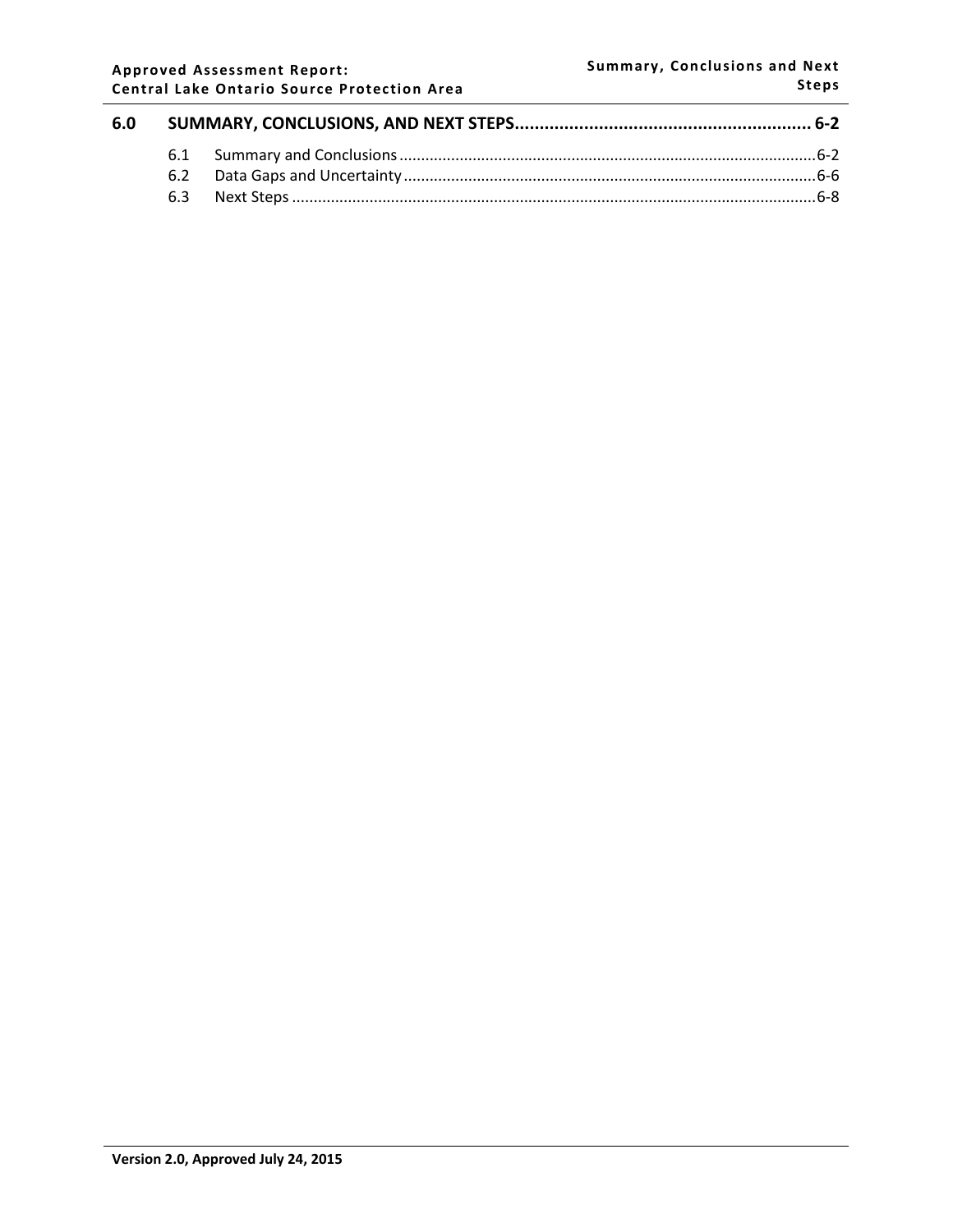# <span id="page-1-0"></span>**6.0 SUMMARY, CONCLUSIONS, AND NEXT STEPS**

## <span id="page-1-1"></span>**6.1 SUMMARY AND CONCLUSIONS**

The *Clean Water Act, 2006* (*CWA*) and regulations aim to protect drinking water supplies in Ontario. The Act requires that we assess risks to all drinking water sources by completing an assessment report. This Assessment Report describes the physical features and water resources within the CLOSPA jurisdiction. Using approved provincial methodologies, it delineates vulnerable areas and assesses specific activities on the landscape within these vulnerable areas as potential drinking water threats.

The Technical Rules outline the legislated content for assessment reports across Ontario. The Technical Rules report was posted on the MOECC's website in December 2008 and further amended in November 2009. The 2017 version of the document can be found at: https://www.ontario.ca/page/2017-technicalrules-under-clean-water-act. Amendments to the Central Lake Ontario Source Protection Area Assessment Report resulting in version 2 were made using the 2017 Director's Technical Rules and Tables of Drinking Water Threats. Sections of the Assessment Report that were not updated as part of those amendments refer to the 2009 edition of the Director's Technical Rules and Tables of Drinking Water Threats.

The various chapters in this Assessment Report have been completed to meet provincial requirements in the determination of any potential risk to drinking water supplies. Based on these discussions, we can determine the status and sustainability of drinking water, as required under the *CWA, 2006.* The identified vulnerable areas and risks are the focus of the source protection plan policies.

It should be noted that all municipal drinking water supplies for the CLOSPA jurisdiction come from Lake Ontario. The *Lake Ontario Collaborative Intakes Protection Zone Studies (2009),* provided us with raw water quality data from the municipal intakes in Lake Ontario that serve as the drinking water source for all municipal supplies in CLOSPA. In general, the Lake Ontario source water for the CLOSPA water treatment plants was of high quality. The operators reported the source as excellent, relatively predictable, and easy to work with, and that raw water quality fluctuations were the result of seasonal, weather-driven events. It should be noted that each of the water treatment plants (WTPs) located in CLOSPA uses a variety of water treatment methods to ensure that raw water from Lake Ontario is potable and aesthetically acceptable.

The analyses of the Watershed Characterization component of this Assessment Report revealed some increasing trends in drinking water quality parameters in shallow groundwater supplies that support private wells in the study area (increases in sodium and chloride associated with the application of road salt or natural geologic formation). Shallow wells are naturally vulnerable to impacts from land-use activities. Water well construction guidelines under *Ontario Regulation 903* (Water Wells) should be strictly adhered to.

Surface water quality is also generally good with some elevated levels in phosphorous, nitrates and copper (decreasing or no trend), and increasing trends observed with chlorides. Chloride levels while increasing are below ecosystem-based standards. Nitrate, phosphorus, and copper levels are often above the standards and are likely associated with nutrient application in agricultural and nonagricultural lands for nitrate and phosphorus and historical industrial land use for copper.

Daily loads illustrate that a few large precipitation events occur each year that transport a significant proportion of the load to the lake. It is during these periods that watershed influences will likely be observed at drinking water intakes in Lake Ontario. When and where spikes of turbidity occur at the intakes will depend upon physical mixing and transport functions of the nearshore zone. Lake-wide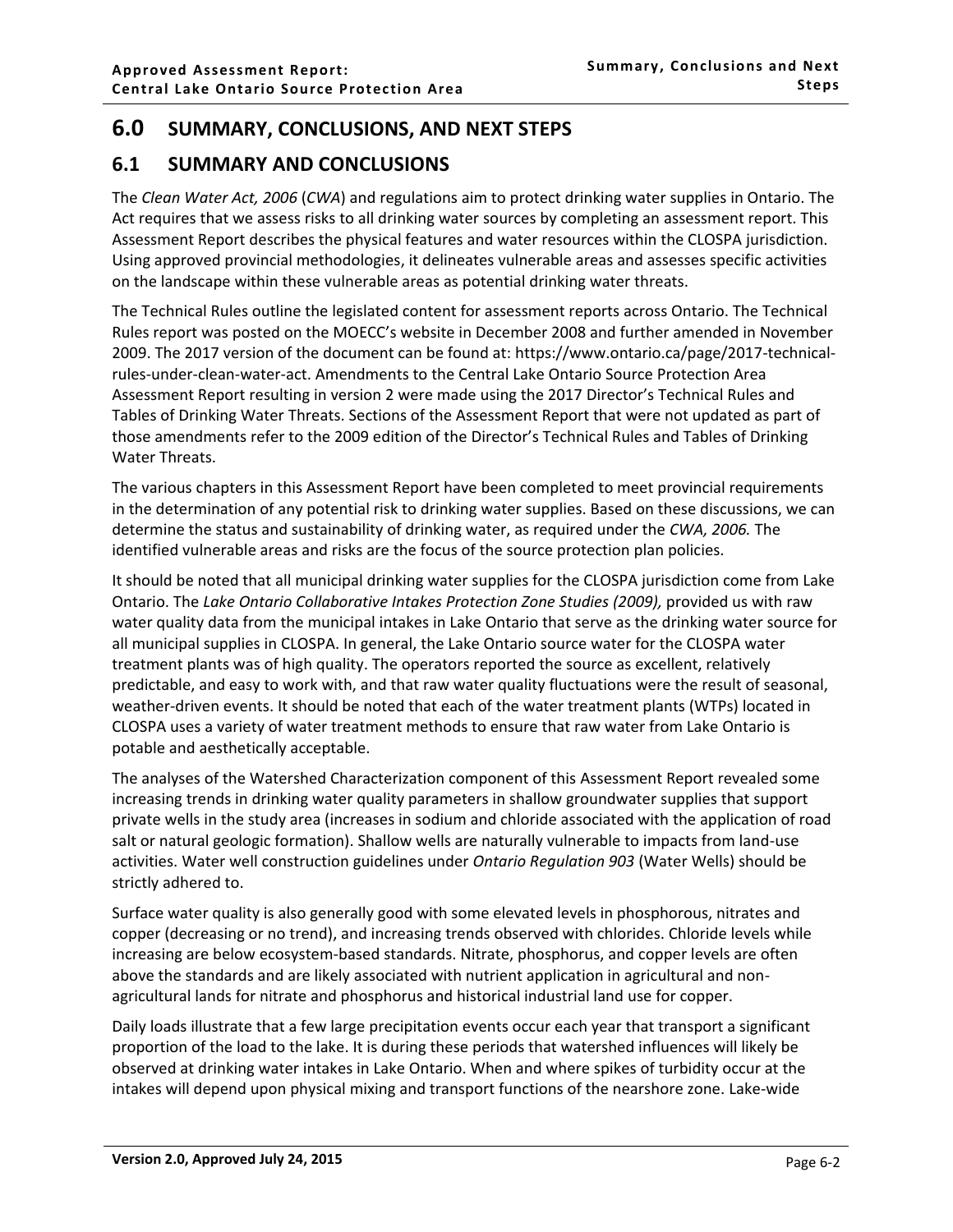modelling studies, undertaken as part of IPZ-3 studies can be of assistance in interpreting what constitutes important local watershed runoff events.

The Water Budget analysis in this Assessment Report assessed potential water quantity stress in both surface water (not including Lake Ontario) and groundwater. Groundwater supplies in CLOSPA are used as a source of drinking water for private wells (5% of the population in the study area) and to support ecosystem functions. The surface water in streams in the study area is important for supporting the ecosystem and is also used for irrigation and other non-drinking water purposes.

Based on the Tier 2 Water Budget analysis the CLOSPA has determined that Lynde and Darlington creek watersheds were found to have moderate groundwater stress levels, and the Lynde, Goodman, Oshawa, Darlington, and Soper Creek watersheds have significant surface water stress levels during summer months. All other catchments in the study area have low-stress levels for both groundwater and surface water. Given that these stresses are not associated with municipal drinking water supplies, which are the focus of the *CWA, 2006* additional investigation and management will take place under the conservation authority's watershed protection programs. Since the *Technical Rules* exclude consideration of the Great Lakes in water budget stress assessment, Lake Ontario was not included in the water budget studies. The findings of the York Region Tier 3 study, completed in 2014 for stressed watersheds where municipal wells are located outside of CLOSPA, identified a very small WHPA Q1/Q2 area within CLOSPA has been included in this Assessment Report.

The vulnerability was assessed and scored in all vulnerable areas in CLOSPA – Highly Vulnerable Aquifers (HVAs) and Intake Protection Zones (IPZ-1s and IPZ-2s), following the *Technical Rules.* There are no Well Head Protection Areas (WHPAs) within the CLOSPA jurisdiction. The delineation of SGRAs located in the WHPA-Q1/Q2 vulnerable area were updated in this Assessment Report as a result of the York Tier 3 water budget analysis.

Vulnerability is considered together with provincial hazard scores outlined in the Provincial Tables of Circumstances for the various activities and their associated chemicals and pathogens to determine a risk score. Using both the natural vulnerability and hazard scores, potential drinking water threats are ranked as significant, moderate, or low in HVAs, IPZ-1s and IPZ-2s.

Significant threats must be addressed in the source protection plan and moderate and low threats may be addressed.

A threat is defined as an activity or condition that adversely affects or has the potential to adversely affect the quality or quantity of any water that is or may be used as a source of drinking water, and includes an activity or condition that is prescribed by the Province through the *Technical Rules.* The methodology outlined in the *Technical Rules* directs what types of activities can be considered potential threats. The Provincial Tables of Circumstances assigns the level of drinking water threat to a specific circumstance. The circumstance includes the specific characteristic of the prescribed drinking water threat activity, the type of vulnerable area, and its vulnerability score*.* There was minimal field-truthing of the threat activities identified during the threat assessment. Such consideration is intended to become part of the process informing the development of the source protection plan policies and implementation.

In addition to identifying potential drinking water threat activities, existing water quality problems or increasing trends that suggest a future water quality must be evaluated and may be labelled as "issues." The requirements to identify an issue are set out in *Technical Rules 114 - 117*. According to *Technical Rule 114.1* (a & b), issues may exist only in vulnerable areas associated with a municipal drinking water system.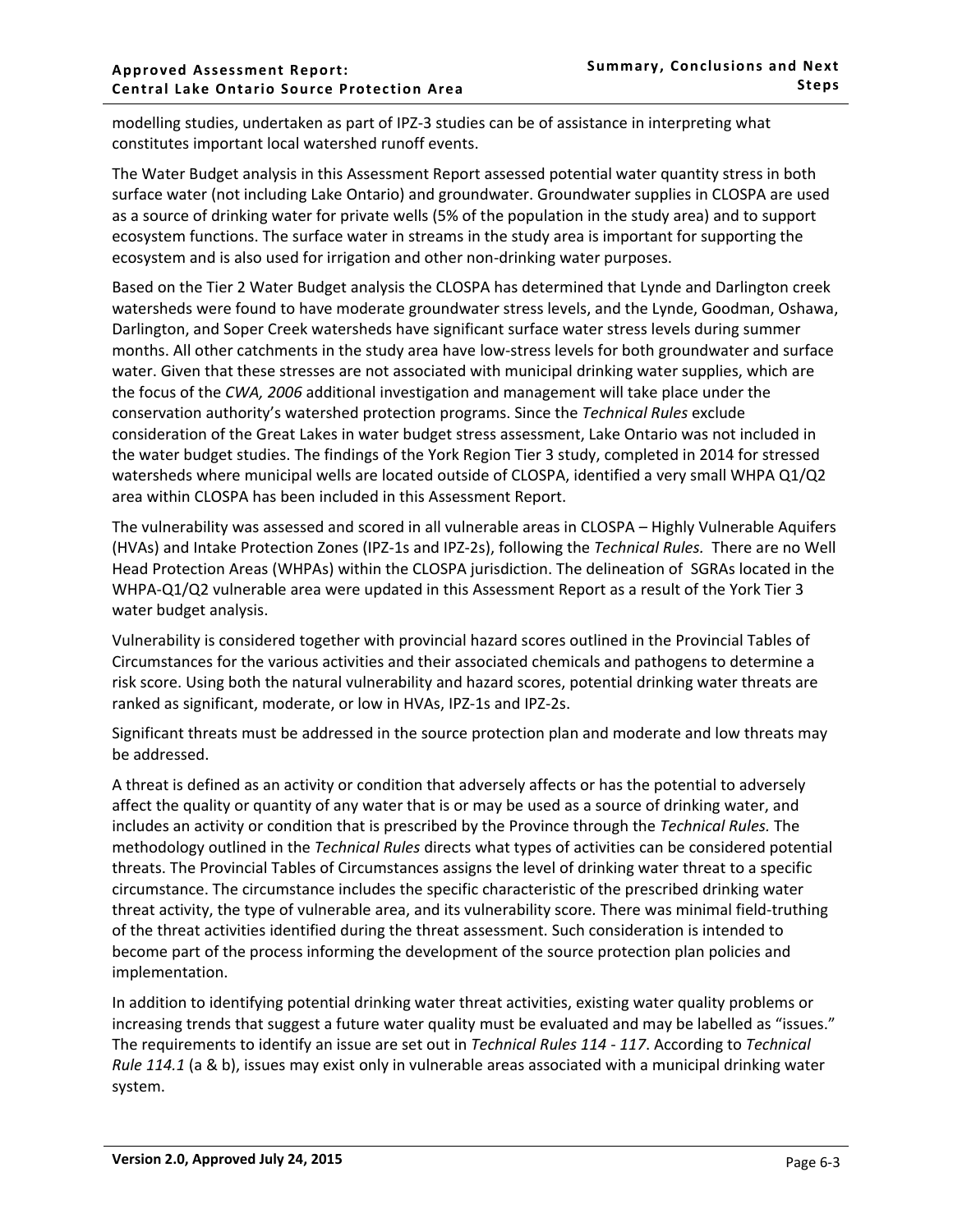#### **Approved Assessment Report: Central Lake Ontario Source Protection Area**

The *Technical Rules* require only a reference to what circumstances would be moderate and low potential threats. There is no requirement to count or locate where these circumstances exist or are planned. A link to a list of potential moderate and low-level threats based on the provincial matrices has been included in this report per the requirements in the *Technical Rules* (Provincial Tables of Circumstances). If and where these activities exist, they may constitute a moderate or low risk to drinking water supplies.

HVAs are areas susceptible to contamination moving from the surface into the groundwater. In the CLOSPA jurisdiction, there are large areas covered by saturated sand deposits that support many shallow wells. These aquifers are considered vulnerable to contamination that may cause deterioration of the water quality in water wells that use this source. Areas of high vulnerability are those with a score of 6 per the *Technical Rules.* The features associated with the transport pathways were assessed for vulnerability adjustment. Pits and quarries were the only pathways with sufficient data to justify vulnerability adjustment. Incidentally, shallow wells that are most vulnerable to water quality impacts are also vulnerable to water quantity impacts during periods of drought. Deeper aquifers that are thicker, and/or have a dense protective layer such as a till overlying them, are generally less vulnerable. Where these aquifers are closer to the surface (closer to the Lake Ontario shoreline) or are exposed such as in river valleys like the Enniskillen Valley they are more vulnerable.

The vulnerability of the HVAs was assessed using the Aquifer Vulnerability Index (AVI) method. The vulnerability in the affected areas was increased by one level. Where this resulted in a change from a vulnerability score of 4 to 6, the zone was defined as a HVA. Although minimum water well construction standards are set up in O. Reg. 903 under the *Ontario Water Resources Act, 1990*, extra caution should be taken when constructing wells in vulnerable aquifer areas.

There are no significant drinking water quality threats from activities, conditions, or issues in the CLOSPA HVAs

SGRAs are areas where the highest volume of recharge to the aquifers occurs and are delineated as part of the water budget process SGRAs are important water quantity areas—replenishing the aquifers that serve as a source of drinking water (including both municipal and other drinking water uses, such as private wells.

There are no significant drinking water quality threats from activities, conditions, or issues identified in the CLOSPA SGRAs. Subsequent to a Tier 3 Water Budget study conducted for York Region, the SGRAs for CLOSPA were re-calculated and re-mapped with the Tier 3 area now fully considered an SGRA.

There are eleven existing moderate drinking water quantity threats located within CLOSPA related to municipal drinking water supply wells outside CLOPSA as identified in the York Tier 3 water budget analysis. Lake Ontario is the only municipal source of drinking water in CLOSPA and Lake Ontario is not included in the water budget studies per the *Technical Rules.*

There are eight significant drinking water quality threats from activities identified for the Lake Ontario intakes located within CLOSPA. All municipal drinking water supplies in CLOSPA come from Lake Ontario**.**

A number of spill scenarios were modelled as part of the Lake Ontario Collaborative project to determine if certain land-based activities could pose a potential drinking water threat to these intakes. Any scenario that identifies conditions under which a contaminant could exceed a threshold in the raw water is identified as a significant drinking water threat. The scenarios considered included: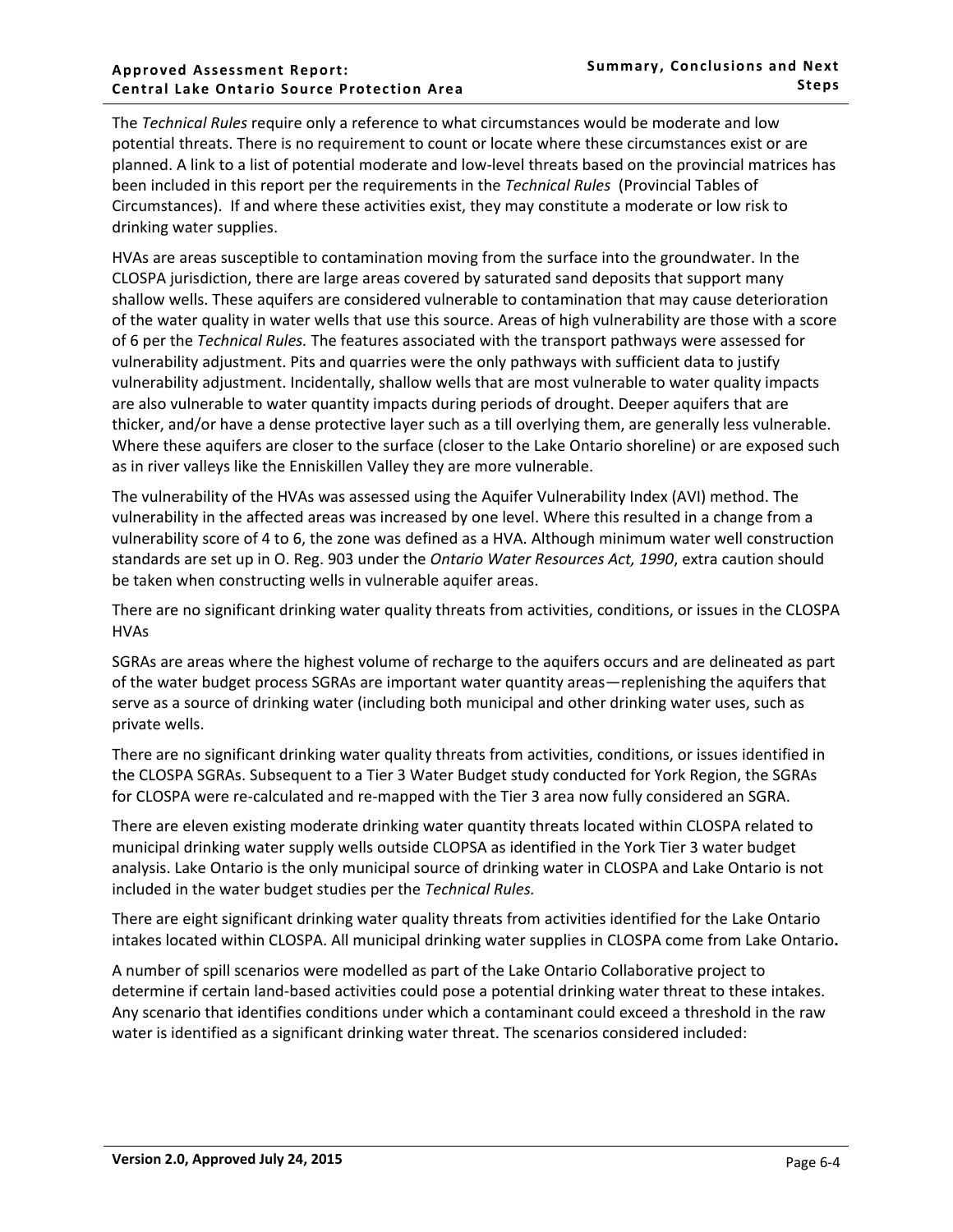- Disinfection failure at each Lake Ontario waste water treatment plant to evaluate the potential effects to nearby WTPs;
- Release of *E coli* from an industrial processing facility into the Credit River (this does not impact any CLOSPA intake);
- Combined sewer overflow release in the City of Toronto to evaluate the potential effects to the Toronto WTPs (this does not impact any CLOSPA intake);
- Sanitary trunk sewer break within the Toronto creeks (this does not impact any CLOSPA intake);
- Spill of gasoline/refined product from large pipelines located under major tributaries to Lake Ontario (e.g., Credit River, Humber River etc.);
- Release of gasoline from a bulk petroleum fuel storage facility in the Keele/Finch area of Toronto (this does not impact any CLOSPA intake) and in the Mississauga - Oakville area (this does not impact any CLOSPA intake); and
- **E** Discharge of tritium from nuclear-generating plants at Pickering or Darlington.

There are three categories of IPZs. The IPZ-1 is a one-kilometre circle around the intake if it is located in one of the Great Lakes. The IPZ-2 is the area where water can reach the intake in a specified time, two hours was used in the CTC. According to the MOECC *Technical Rules*, there can be no significant threats in an IPZ-1 or IPZ-2 if it is located in one of the Great Lakes, e.g., Lake Ontario. An IPZ-3 is delineated if modelling demonstrates that spills from specific activity that is located outside IPZ-1 and IPZ-2 may be transported to an intake and result in a deterioration of the water quality at an intake. Since the vulnerability scores of IPZ-1 and IPZ-2 are not high enough to identify significant threats, the modelling approach can also be used for activities within IPZ-1 and IPZ-2 to determine if spills from a specific activity within these zones may reach the intake and result in deterioration of the water quality at an intake. If modelling in IPZ-1, IPZ-2 or IPZ-3 demonstrates this deterioration, the modelled threats are deemed to be significant drinking water threats under the provincial rules. The modelling results are also used to delineate event-based areas within IPZs where modelled activities are deemed significant.

The selected Lake Ontario Collaborative spill scenarios were based on "real" events that have occurred in the past, and were not based on extreme weather condition events at the time of the spill.

The Lake Ontario modelling identified eight locations of significant drinking water quality threats for Lake Ontario intakes within the CLOSPA. The source protection plan for CTC Source Protection Region must have policies to address these significant drinking water threats that are located within the source protection area.

In addition, CLOSPA has identified significant drinking water threats to the Lake Ontario intakes that supply CLOSPA's drinking water located outside of the CLOSPA. These activities, although not enumerated in this report, affect water treatment plants located in CLOSPA, and must be addressed through source protection plan policies developed in adjacent source protection areas. CLOSPA staff has brought this information to the attention of the SWP staff of the neighbouring source protection areas to ensure that policies are developed for them.

There are no significant drinking water quality threats from, conditions, or issues identified in this Assessment Report in any of the delineated vulnerable areas (WHPAs, HVAs, or IPZ1s, IPZ2s and IPZ3s).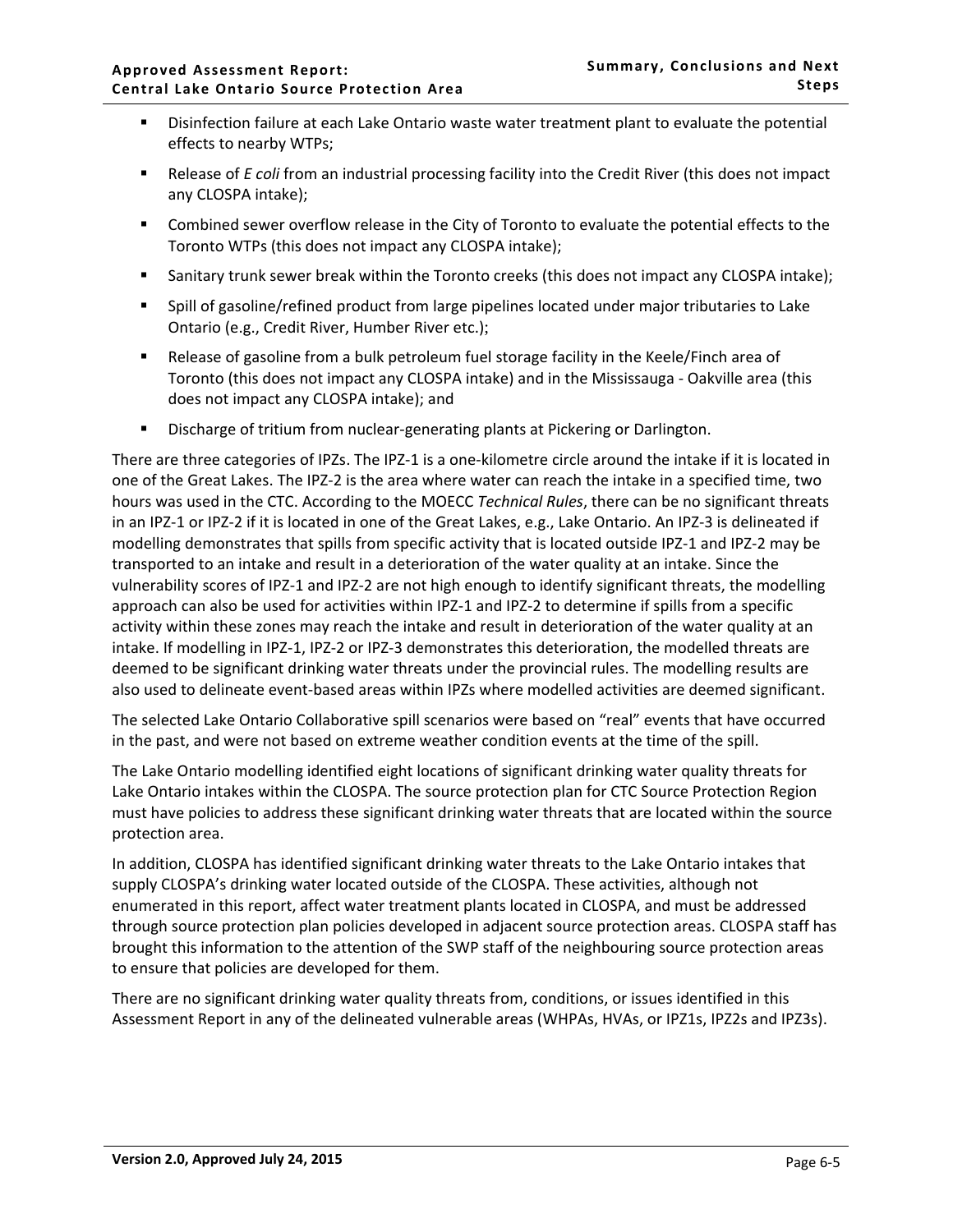## <span id="page-5-0"></span>**6.2 DATA GAPS AND UNCERTAINTY**

Overall, the information available at the time of writing was sufficient to characterize, delineate, and analyze vulnerability and threats.

In developing policies to address these significant threats, the CTC Source Protection Committee (SPC) and other SPCs in the Lake Ontario Collaborative must take into consideration the dynamic nature of the nearshore water quality in Lake Ontario. As shown in the modelled scenarios, contaminants released in one source protection area can travel to intakes throughout that area and beyond.

Additional work on assessing other spill scenarios and conditions is needed. The analyses done to date, while providing valuable and robust results, do not provide a complete identification of potential threats. What has been achieved is the calibration and validation of a model which can be used to assess nearshore impacts from the Region of Niagara in the west to Prince Edward County in the east. Peer review is underway on the model calibration and validation process, but could not be completed within the time frame for this report. The peer review results will be considered when future updates of this Assessment Report are undertaken.

Furthermore, there is the need to be able to do real-time modelling when a spill or other potential threat circumstance arises in order to predict where the contamination may travel and the expected peak concentrations and duration. This will provide municipal water treatment plant operators with the information needed to respond and determine their treatment options, including whether to stop taking water from the intake during the spill.

Further work is required to characterize the potential threats posed by water-borne pathogens other than *E. coli.* Preliminary work to identify the quantity and distribution of pathogens such as *Cryptosporidium* and *Giardia* was not sufficient to characterize the situation and identify where landbased activities are introducing these contaminants into the nearshore. However, based on the results of the *E. coli* scenarios, further work is required to identify the extent and sources of other pathogens to assess whether a threat exists in the source water. There has also not been an adequate analysis of the threats posed by algae such as microcystin or algal mats which can block water intakes.

The analysis undertaken does not address any threats due to cumulative releases of contaminants under non-spill situations to Lake Ontario water quality. The quality of the water at drinking water intakes within the CLOSPA is generally very good based on the information provided by municipal plant operators. As discussed in **Chapter 5.8**, water quality in Lake Ontario may be affected by changes in climate. As the population of the Lake Ontario basin continues to grow, there will likely be more water taken for drinking water along with more discharge of municipal sewage and possibly more industrial use of water and industrial discharges. Lake Ontario is the single most important source of drinking water for the people of Ontario.

The *Technical Rules* require a discussion of uncertainty associated with all technical components of the Assessment Report. In this Assessment Report, the uncertainty level for the watershed characterization assessment is low. For delineation, vulnerability, and scoring of the three vulnerable areas, the uncertainty level is high due to the limited data needed to calibrate the model suites.

For the IPZ-3 studies, pipeline spill scenarios were not completed for each tributary where the oil pipeline crosses. In order to assess the potential threat, additional hydraulic modelling work was done by CLOSPA staff using HEC-RAS software to determine if it would be reasonable to include other creeks not modelled in the oil pipeline break scenario in delineating an IPZ-3. Watercourses that were not included in the original pipeline rupture scenarios were reviewed to determine if similar contaminant transport characteristics were apparent. Where the oil pipeline crossed these additional watercourses,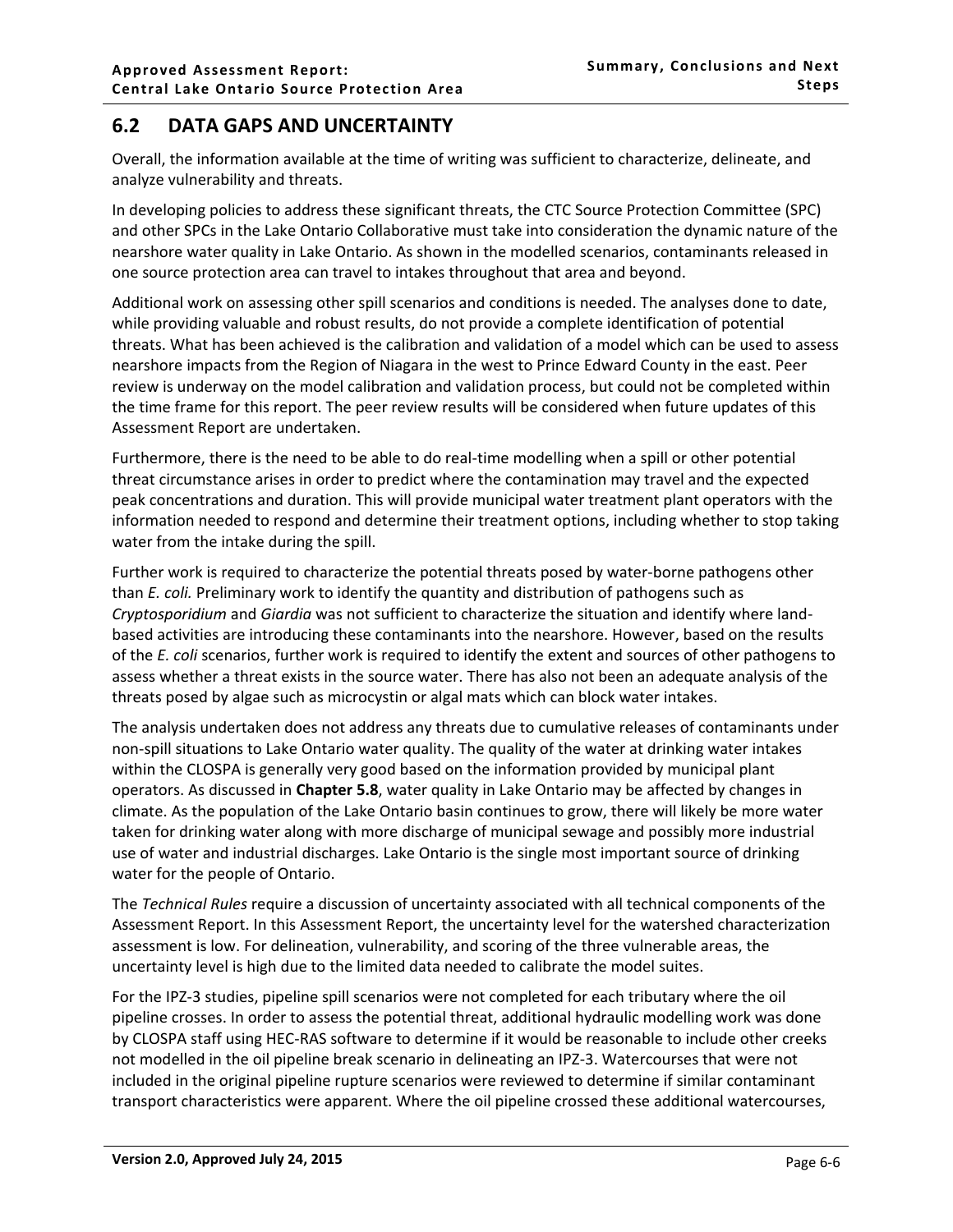and they were located between other modelled tributaries and a particular intake, it was assumed that these watercourses may be delineated as an IPZ-3 for that intake. This greatly reduced the amount of hydrodynamic modelling required.

The actual location of travel of a contaminant will depend on the prevailing weather conditions at the time along with the characteristics of the spill and the contaminant which is released. The modelling work done to date does not reflect all of the conditions that might exist nor do the scenarios systematically assess the full array of potential threat activities.

The model assumed that each contaminant did not undergo any transformation during the time period for the model run. This assumption is reasonable in the case of tritium, but will likely overestimate the concentrations of benzene over time which may evaporate or be chemically changed. *E. coli* are living organisms naturally found in the intestines of humans and warm-blooded animals and will die some time after they have been released into the environment. The rate that *E. coli* will die is dependent on time, environmental conditions such as temperature, whether they are shielded by being attached to suspended particles or exposed to disinfecting chemicals. In general terms, *E. coli* survives for about 4- 12 weeks in water at a temperature of 15-18°C. Normally waste water treatment plants disinfect the sewage prior to discharge to reduce the concentrations of pathogens, although this is not possible during a disinfection failure event.

Ongoing studies and continuous improvement built in to water management programs serve to improve analyses and reduce uncertainty. Future editions of this Assessment Report will reflect such improvements. Because of the combined uncertainties of delineation, vulnerability, and scoring and the lack of land-use data, the uncertainty level for potential threats in the CLOSPA jurisdiction is moderate to high.

### **York Tier 3 Water Budget Uncertainty**

A York Region Tier 3 study completed in 2014 for stressed watersheds where municipal wells are located outside CLOPSA identified a small area in CLOSPA that is within the delineated WHPA Q1/Q2 vulnerable area as discussed in this Assessment Report.

It is estimated that there is a low uncertainty in the assignment of the moderate risk level to the vulnerable area for the following reasons:

- 1. The factors contributing to uncertainty indicated a low underlying uncertainty for the risk assignment.
- 2. The moderate risk level is due in part to the potential significant impact on baseflow, provincially significant wetlands and other permitted water takings. Although there is only limited baseflow discharge measurements in the area and limited data on wetland stage, the areas affected are relatively distant from the municipal wells and impacts are likely to be less significant than those simulated under steady-state conditions.
- 3. Another important factor to consider is that the 2010-2011 municipal water takings represent a reduced taking compared to historic conditions. Total pumping was closer to maximum permitted takings in the 2007 to 2009 period, for example.

There is low uncertainty in the assignment of high tolerance to the local area. The high tolerance is due to the metres of additional drawdown in most wells, the integrated nature of the York municipal supply system, and the fact that a water supply pipeline from Lake Ontario is also available to meet municipal needs.